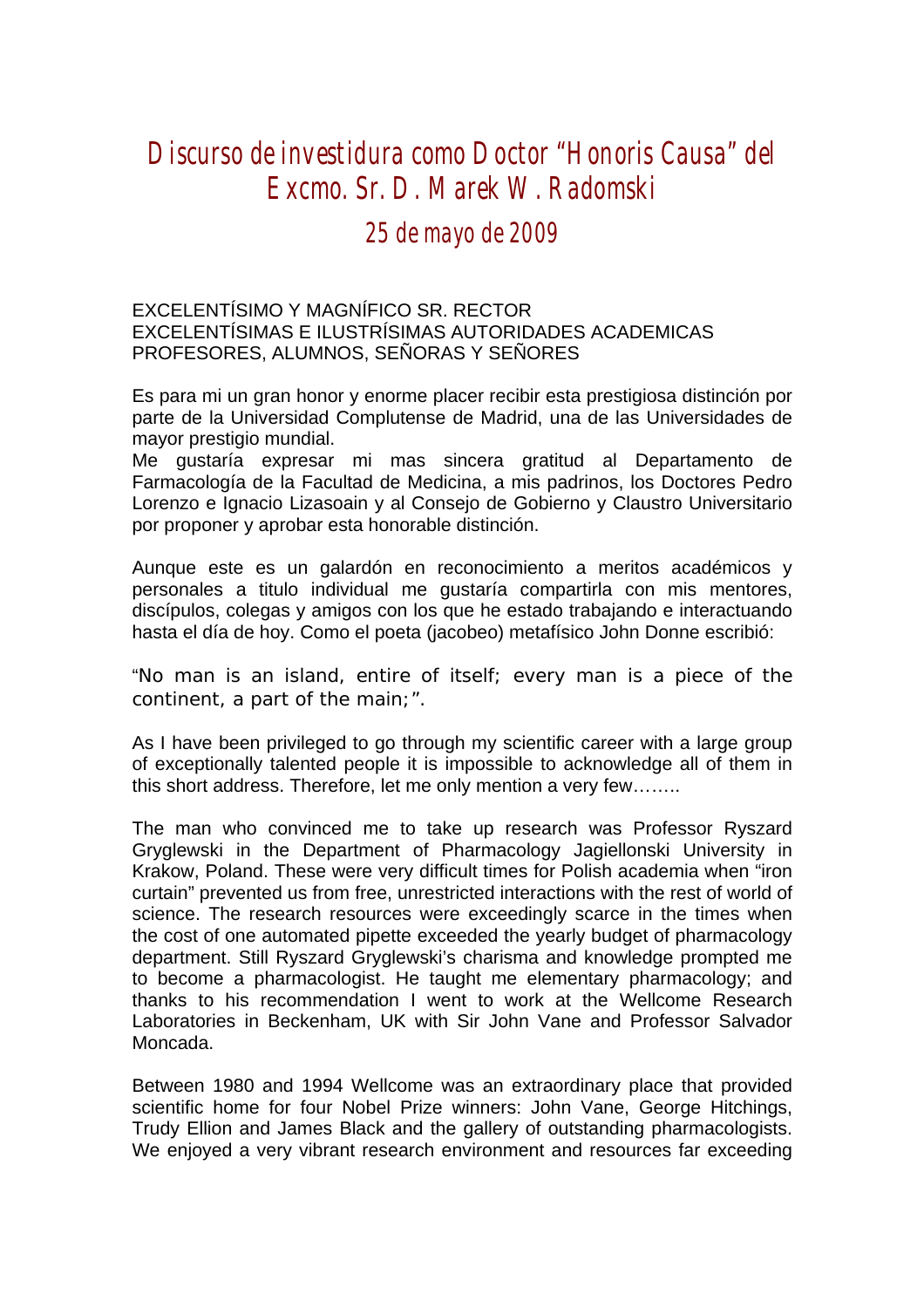the most extravagant budgets of university groups. The elucidation of the mode of action of aspirin, the discovery of prostacyclin, and the development of beta blockers,  $H<sub>2</sub>$  receptor antagonists, modern antiviral drugs and immunosuppressives, as well as seminal work on the biology and pharmacology of nitric oxide are only few examples of contributions of Wellcome scientists to the world of therapeutics.

Working in the group, led first by John Vane and later by Salvador Moncada, was the feat on its own, as I had a rare privilege of interacting with the best of best in pharmacology that were invariably attracted to such an exciting place. I remember one of the early meetings of the Prostaglandin Research Group led by John in Wellcome. As this was my turn to present research proposal I spent weeks devouring everything available on the subject of prostaglandin-platelet interactions. After half an hour of (what I thought to be) an exciting presentation John looked at me and said in his booming voice:" all is very well Marek, but where is the main hypothesis..??". Well, I have been passing this golden rule on to all my own students ever since………..

Masters classes in pharmacology given by Salvador (who I am sure does not require special introduction in Complutense since he has also this award) were equally instructive given his insatiable appetite for new discoveries and most remarkable research drive.

These were the shaping years of my professional adulthood that I will always remember and cherish!!

Over the past many years I have developed great fondness for Spain and Spanish people. My wife Ania and I went for the first time 20 years ago to Spain to a scientific conference in La Coruna. We fell in love with Spain, its people and culture and we have made very best Friends in this place.

Amazingly, enough most of my independent career in science has been marked by the interactions with my Spanish colleagues and Friends. Professor Pedro Lorenzo has always been to me a glowing example of gentleman-academic and mentor to an excellent group of scientists. Professor Maria Angeles Moro and Dr. Eduardo Salas were my first and very best post-doctoral fellows in Beckenham and Edmonton travelling with me through the elusive world of free radicals, peroxynitrite and MMP-2. With Eduardo and Mr. Manel Martinez we tried (albeit without great success) to build in Barcelona a viable R&D structure in Spanish drug company, Lacer. Professor Maria Angeles Martinez came to Edmonton to spend her post-doc with me tracing iNOS-induced injury in human liver. With Professor Ignacio Lizasoain and Professor Juan Carlos Leza who joined me as Visiting Professors in Beckenham and Edmonton we shared passion for free radicals and stress that can be only relieved with a glass of good Rioja. With Professor Jose Rodrigo we went down to the ultrastructure world to steal a glace or two of platelet metalloproteinases. With Pepe I continue enjoying immensely the privilege of viewing his remarkable paintings of neurons and brain. With Dr. Francisco Guarner we marvelled when faced with the damage brought about by MMP-9 in inflammatory bowel disease.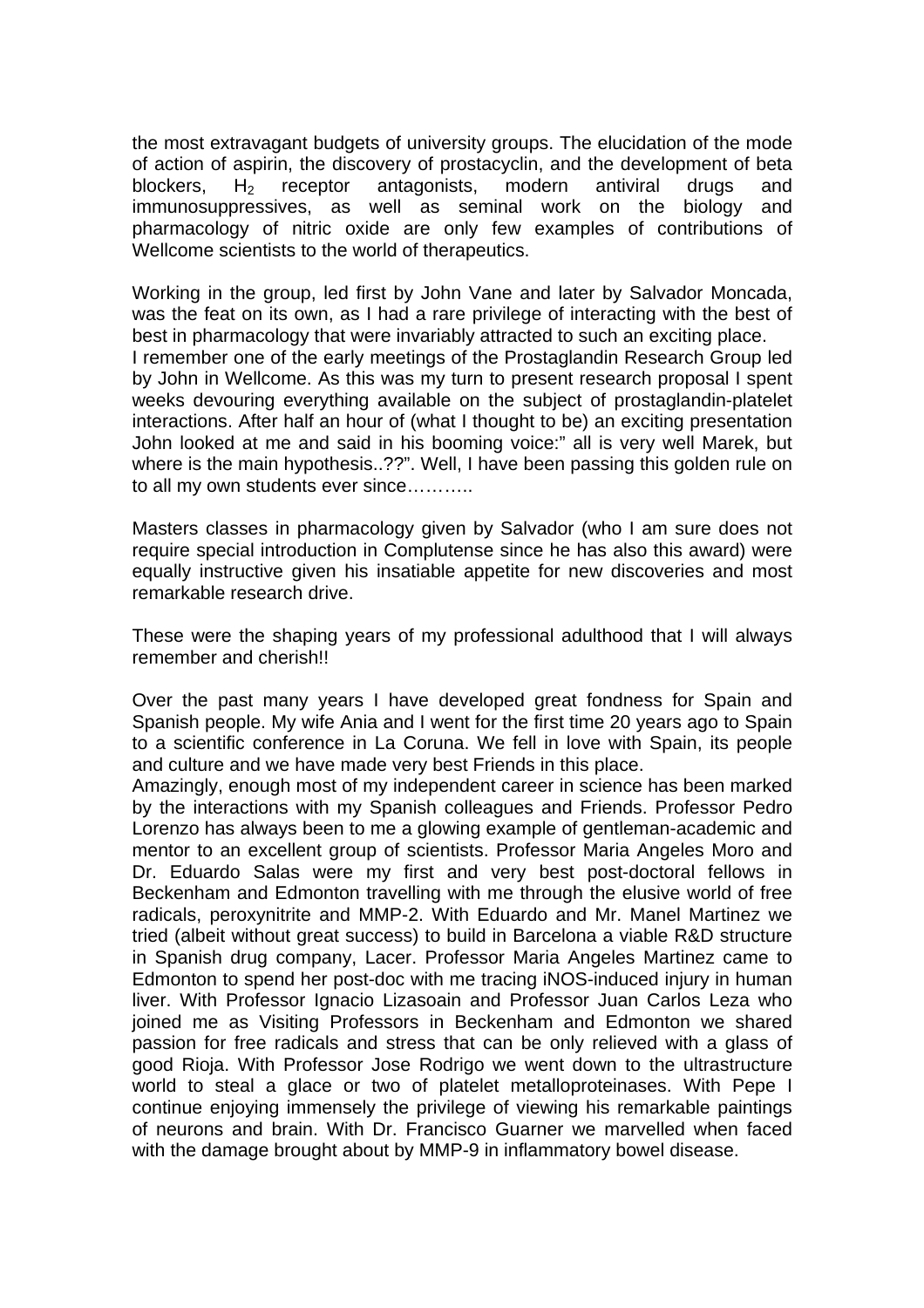From this group of great colleagues and friends came to my lab the new generation of Spanish students. I shared fascination of platelets involvement in carcinogenesis and the inflammatory bowel disease with Dr. David Alonso-Escolano and Dr. Carlos Medina as we worked together in Edmonton and Houston. I hosted Dr. Jesus Pradillo during his pre-doctoral term in Dublin and currently I have two outstanding PhD students, Maria Jose Santos and Jose Corbalan. In this way the seed once seeded by Maria Angeles Moro and Eduardo Salas has never stopped growing….

Of course my scientific career not only intertwined with Spanish Friends and Colleagues. As scientific pathways have taken me from Poland, via England, Canada, Spain, USA to Ireland I have worked and interacted with a great number of people. I remember with special fondness the NO donor drug development work with Dr. Daryl Rees in Beckenham and the discovery of nitric oxide synthase in platelets shared with the Oaklands and Ohio University Professor Tadeusz Malinski (who has been my close colleague, collaborator and friend for the past 15 years). Then came the exciting times of MMP discoveries shared with Professors Marek Duszyk, Greg Sawicki, Jim Russell, Sandy Davage, Irvin Mayers and Rick Schulz in Edmonton, as well as the times spent with a Nobel laureate, Professor Ferid Murad in Houston. As Canada has become for my family and me the second home country, Edmonton and the University of Alberta remind me of exciting work and the times of mentoring excellent PhD students and post-docs led primarily by Dr. Paul Jurasz, followed closely by Dr. Lance McNaughton and Dr. Ada Chung.

Very recently, we have moved to the Trinity College Dublin and started fascinating work exploring the tiny realms of nano world. In the School of Pharmacy and Pharmaceutical Sciences Trinity College Dublin that I now lead I have found terrific place to enjoy research, life and make new Friends in a very friendly Ireland. Our lab is a busy collaborative place for my new PhD students and post-docs such as, Aneta Radziwon, Joanna McCarthy, Alan Gaffney, Iwona Inkielewicz, Sybille Endter and Trinity College colleagues led by Lidia Tajber, Owen Corrigan, Carsten Ehrhardt, Yuri Volkov, Kenneth Dawson and John Gilmer. In Dublin, I have old trusted Spanish Colleagues and Friends with me as Maria Jose Santos and Carlos Medina (who has just launched his own independent career at Trinity) remain and provide both the stability and impact to our group. I am also very grateful to the Dean of Faculty of Health Sciences, Professor Colm O'Morain for all his support and coming today from Dublin to Madrid to share our celebration.

There is a saying that science has no own country, but scientists do. For me Poland will always remain the closest place to my heart. Professor Krystyna Cedro-Ceremuzynska, Professor Leszek Ceremuzynski, Professor Wojciech Uracz and late Professor Miroslaw Mossakowski are always remembered as great colleagues and friends. I helped to set up basic research effort at the Silesian Centre of Heart Diseases in Zabrze working with Professor Marian Zembala, Dr Adam Sokal and the team. I hope that the fruit of this effort will be borne and stay for longer.